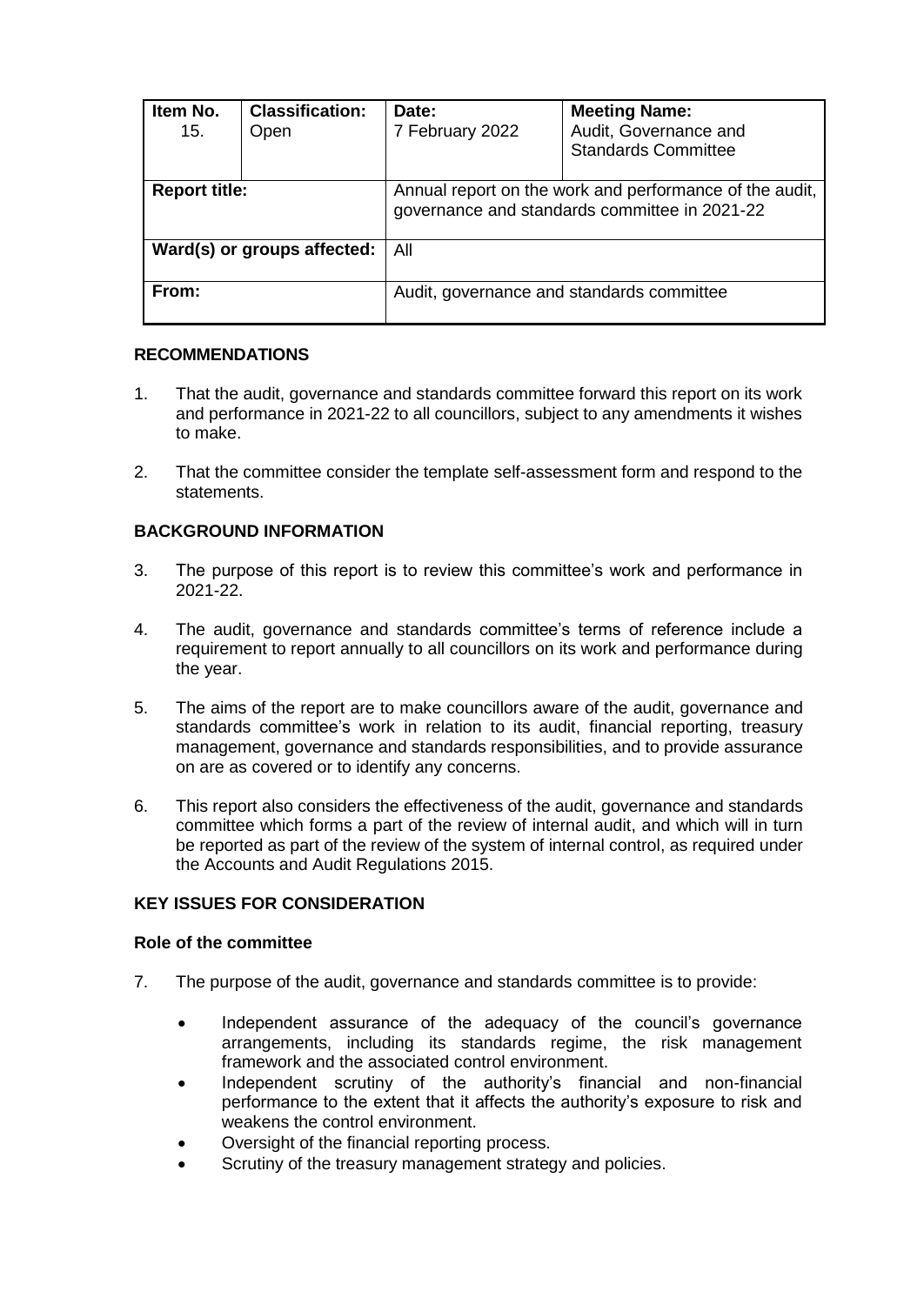- Operation of a framework to promote and maintain high standards of conduct by councillors, co-opted members and church and parent governor representatives.
- 8. In line with the above, the committee's terms of reference are structured by reference to its key functions in terms of governance and standards, audit activity (internal and external), the accounts and treasury management. Since the new standards regime for councillors was introduced in 2012, the frequency and business for the standards committee had reduced, and there was no statutory requirement to have a standards committee. In May 2016 the standards committee was not re-established as a standalone committee, and its roles and functions were amalgamated with the audit and governance committee.
- 9. The audit, governance and standards committee agrees a work programme each year. A summary of the committee's business during 2021-22 in relation to its areas of responsibility is set out below.

### **Audit activity**

### **Internal audit**

10. The committee received and considered regular reports on the performance of internal audit and the outcome from its work during the year, as well as the internal auditors' annual report on the work of internal audit and anti-fraud 2020-21. Members had questions for both officers and the engagement manager for the auditors, BDO.

### **External audit**

- 11. The committee received regular progress reports from the external auditor (Grant Thornton) throughout the year. It also considered Grant Thornton's audit plans for 2021-22 for both the council and the Southwark pension fund, and the audit findings reports and annual audit letter for 2020-21.
- 12. The committee considered the external auditor's annual fees for 2021-22 for both the council and the Southwark pension fund. Grant Thornton also reported to the committee on their review of the council's arrangements for securing financial resilience and on assurance work undertaken by them as to management processes and the committee's oversight of the risk of fraud, compliance with laws and regulation, and matters in relation to going concern, to inform their audit risk assessment.
- 13. The external auditor has reported on their work for the financial year 2021-22 regularly.

### **Accounts**

14. The committee considered a draft of the 2020-21 statement of accounts at its July 2021 meeting. Government guidance following the Covid-19 pandemic gave local councils extra time to complete their accounts, and the final accounts were presented to the committee in September 2021.

### **Governance and standards activity**

15. The committee continued its approach to the consideration of governance matters for 2021-22. It completed the discussions with strategic directors on their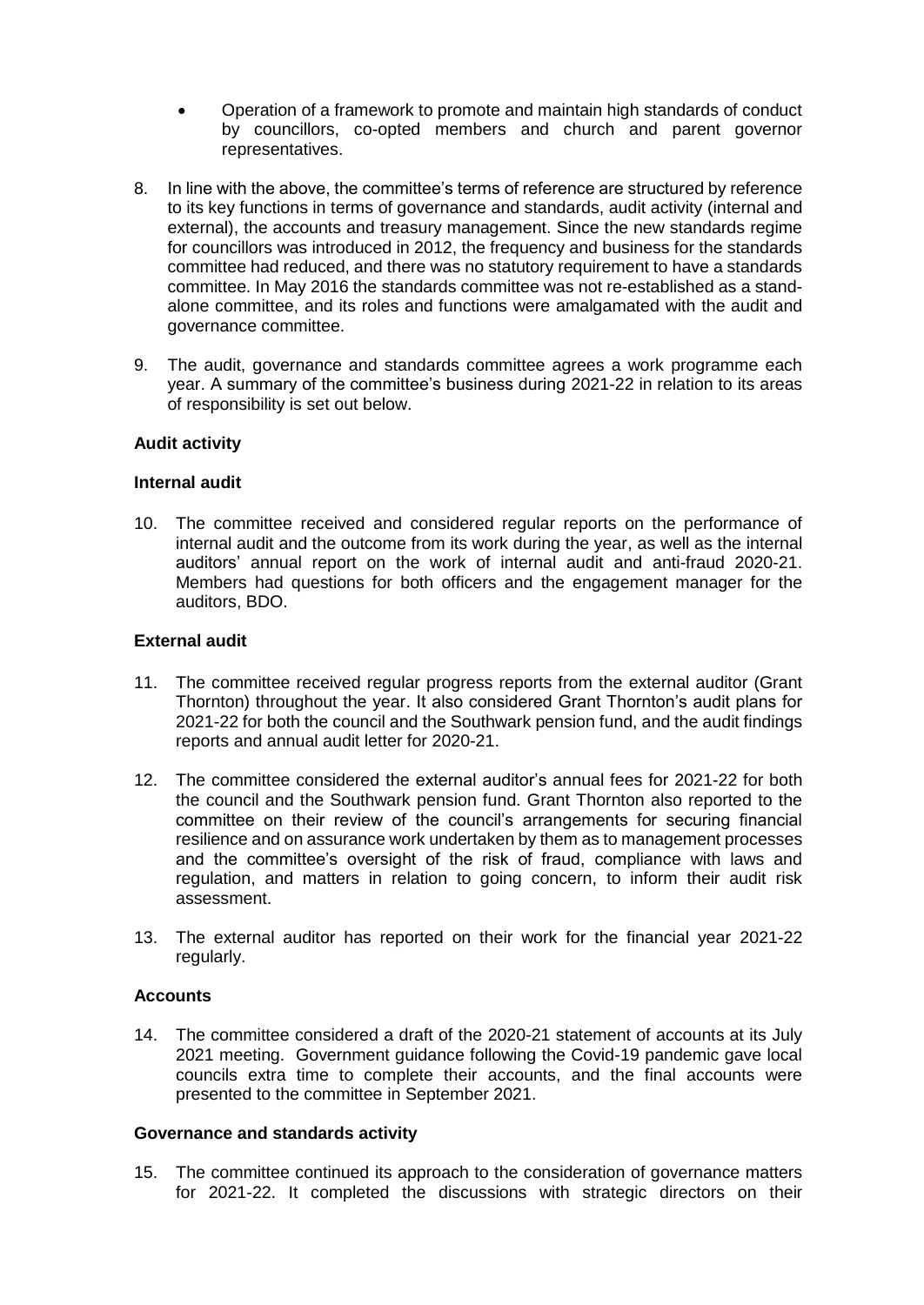department's governance arrangements, and considered specific areas of interest.

- 16. In June 2021, Michael Scorer, the strategic director of environment and leisure, attended the committee. In July 2021, Duncan Whitfield, strategic director of finance and governance, updated the committee on local government finance across London and the country.
- 17. The governance conversations planned for September 2021 and November 2021 were deferred so the strategic directors could focus on immediate responses to the covid-19 pandemic and lockdown requirements across the borough.
- 18. In February 2022, the committee heard from Eleanor Kelly, the chief executive, on the council's governance.
- 19. The committee have also had an in depth series of reports on the work to improve the members' enquiries service, and ongoing coverage of the shared IT service.
- 20. The work on corporate risk and insurance for 2021-22 has been supported by the council's internal auditors and integrated into their regular update reports.
- 21. The committee's annual report on whistle blowing outcomes has been considered by the committee at its February 2022 meeting.
- 22. The committee's work programme for 2021-22 is considered regularly and updated as required.
- 23. A report on the council's use of RIPA (Regulatory Investigatory Powers Act) and the OSC (Office of Surveillance Commissioners) inspection of Southwark has been considered by the committee at its February 2022 meeting.
- 24. The establishment of the two standards sub-committees (civic awards and conduct) were approved by the committee in July 2021. The committee continued its agreement from July 2018 that the number of co-opted community members on the civic awards sub-committee stand at four, and that the sub-committee be as gender balanced as possible; in that two of the community representatives serving on the sub-committee should ideally be women.
- 25. Due to the Covid-19 pandemic, the civic awards process for 2021-22 was delayed, and the Covid Civic Awards were created as a one-off means of honouring people who have supported others in the borough over the pandemic.
- 26. The Civic Awards 2022 were launched in January 2022, and include the new Diversity Award championed by members of the audit, governance and standards committee. The criteria for this award will be considered further, to ensure it is fit for its intended purpose.

### **Treasury management**

27. Members received a report on the revised treasury management policy statement, and considered the council's 2021-22 treasury management strategy statement in November 2021.

### **Effectiveness of the audit and governance committee**

28. The Accounts and Audit Regulations require a review of internal audit to be carried out, including consideration of the effectiveness of this committee. An annual opinion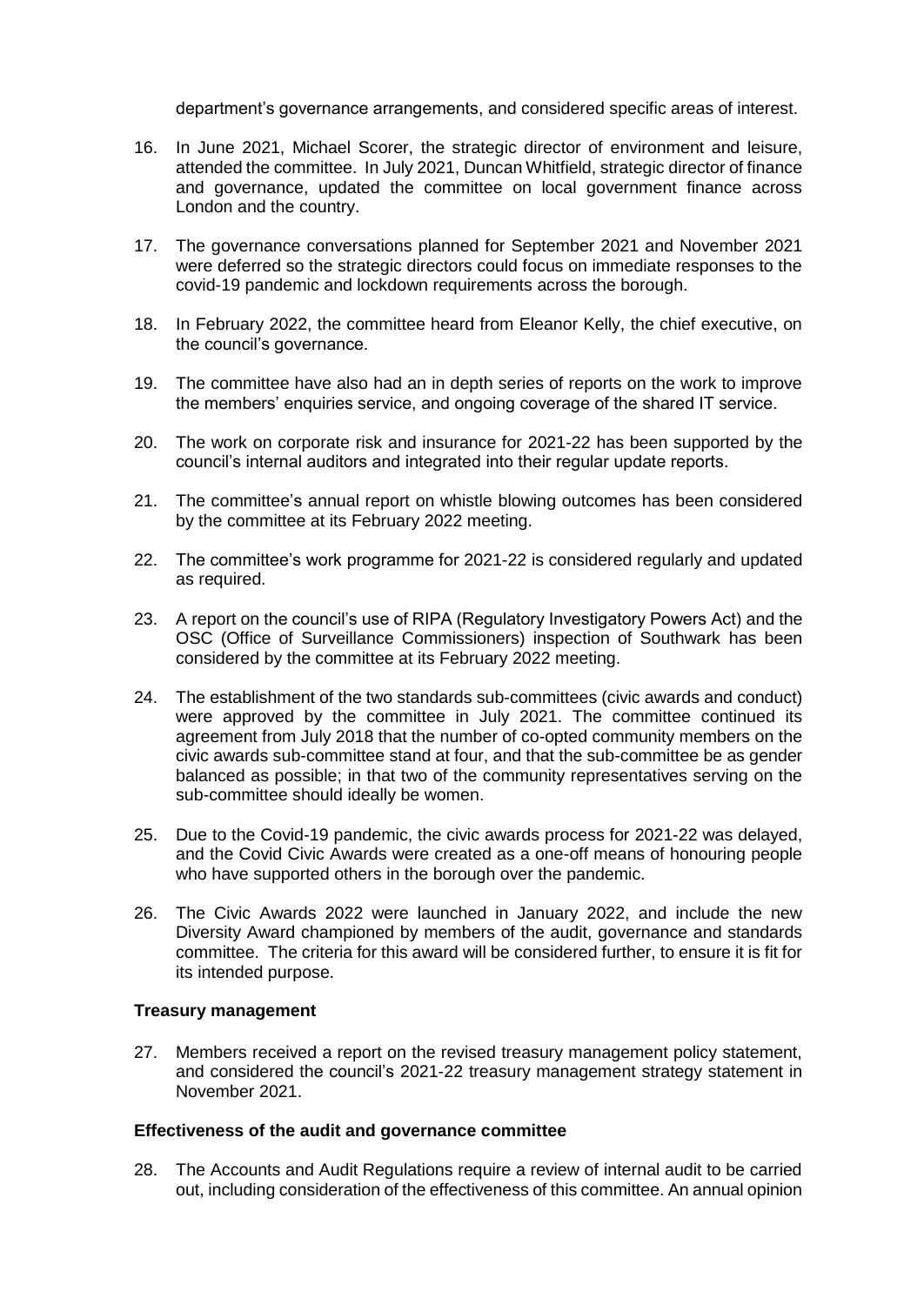is given by the head of anti-fraud and internal audit.

29. To complement this, it is proposed that (as in previous years) this committee assesses itself using a checklist produced by CIPFA. A copy of this was circulated separately to members for their responses, and responses have been forwarded to the strategic director of finance and governance.

## **Training**

- 30. During the year, information on relevant issues and developments have been provided through CIPFA Better Governance Forum's 'Audit Committee Update', which is published three times a year. These focus on key topics and include a round-up of legislation, reports and developments and are circulated to all members of the committee for their information.
- 31. Training will be provided as required and officers will continue to arrange training as opportunities arise.

## **Development opportunities**

- 32. The year saw the following principal achievements:
	- a) Coverage of all elements of the committee's work programme, including the successful inclusion of standards work into the responsibilities of the committee
	- b) Continued assurance of corporate governance arrangements, through discussions with strategic directors and directors.
	- c) Further assurance as to the operation of the council's whistle blowing policy
	- d) Ongoing constructive challenge from members in respect of reports received by them
	- e) Ongoing updates on the financial impact of the Covid-19 pandemic.
- 33. For the coming year, the following are areas where the committee has the opportunity to effect further development or to which it may wish to give consideration:
	- a) The continuing impact of welfare reform and further cuts in government funding from a governance perspective and, in particular, the identification of risks and ongoing risk management
	- b) The outcomes of the changes in work processes due to the Covid-19 pandemic
	- c) Future and ongoing training needs.

## **Conclusion**

- 34. The committee's work programme aims to ensure that the committee is able to carry out its functions effectively. To this end, the programme is structured to cover the key areas of audit activity (both internal and external), governance and standards activity, financial reporting and scrutiny of the treasury management strategy and policies.
- 35. The committee continued to ask questions on matters before it in a challenging yet constructive way. In some cases, this has resulted in further information being provided to the committee to provide the assurance sought; in others, it has resulted in increased focus on the implementation of action plans.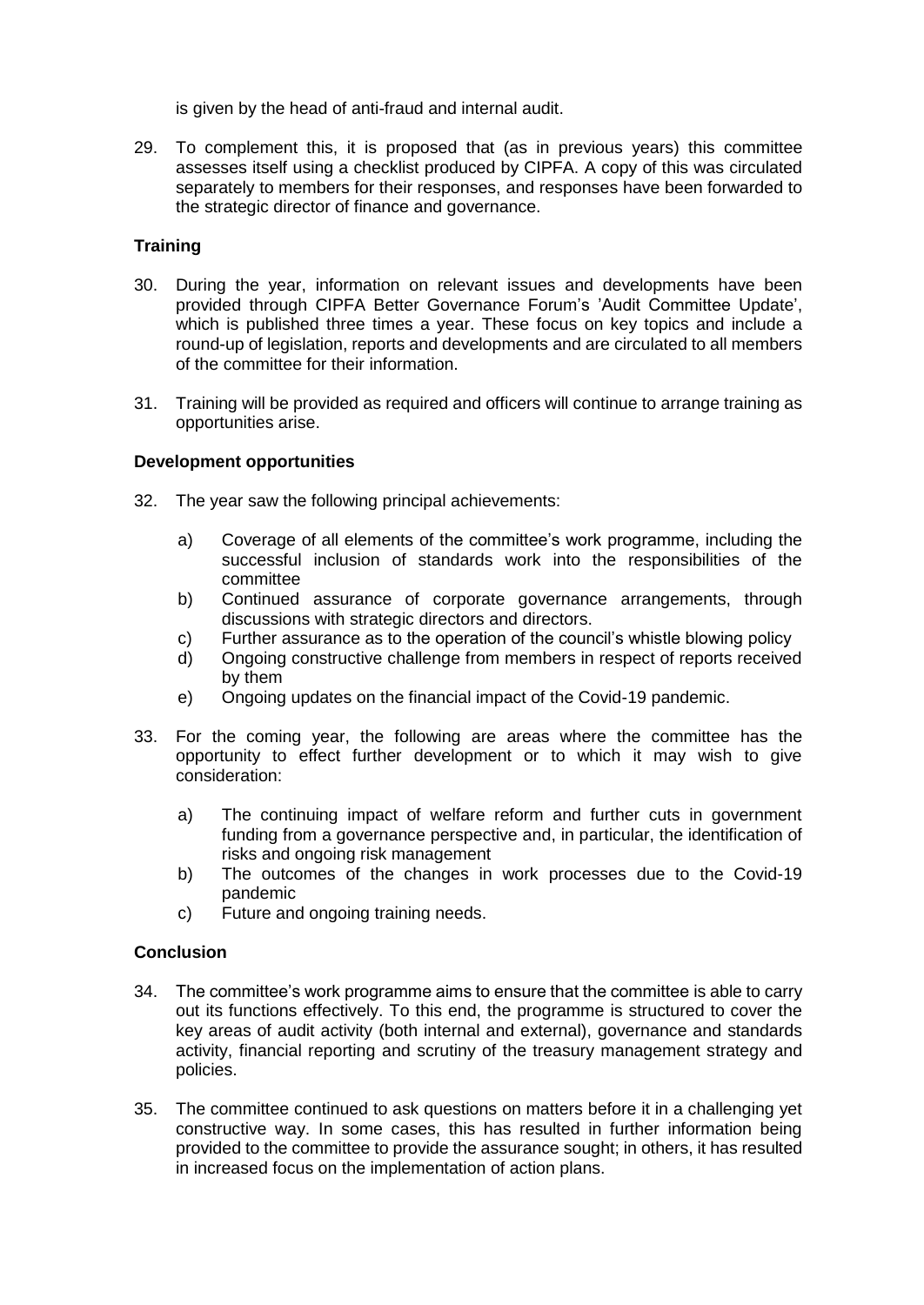- 36. The committee has kept its work programme under review in 2021-22 and made changes when appropriate.
- 37. Through its work, the committee is able to confirm that:
	- The council's system of risk management is adequate to identify risk and to allow the authority to understand the appropriate management of those risks;
	- There are no areas of significant duplication or omission in the systems of governance in the authority that have come to the committee's attention and not been adequately resolved.
- 38. The work programme for the committee for 2021-22 is included elsewhere on this agenda for consideration and agreement, and this will be reviewed and amended on an ongoing basis as necessary to help to ensure that the committee can continue to provide assurance of the adequacy of the council's governance arrangements.

## **Policy implications**

39. There are no policy implications in the proposals in this report.

# **Community, equalities (including socio-economic) and health impacts**

## **Community impact statement**

40. This report is not considered to contain any proposals that would have a significant impact on any particular community or group.

## **Equalities (including socio-economic) impact statement**

41. There are no direct equalities implications in the proposals in this report.

# **Health impact statement**

42. There are no direct health implications in the proposals in this report.

## **Climate change implications**

43. There are no direct climate change implications in the proposals in this report.

## **Resource implications**

44. There are no direct resource implications in this report.

## **Conclusion**

45. There has been no consultation on this report.

## **SUPPLEMENTARY ADVICE FROM OTHER OFFICERS**

## **Strategic Director of Finance and Governance**

46. The strategic director of finance and governance remains committed to the important role of the audit, governance and standards committee and notes that it continues to function in line with its terms of reference. The performance of the committee continues to be strengthened by the attendance of officers with key governance